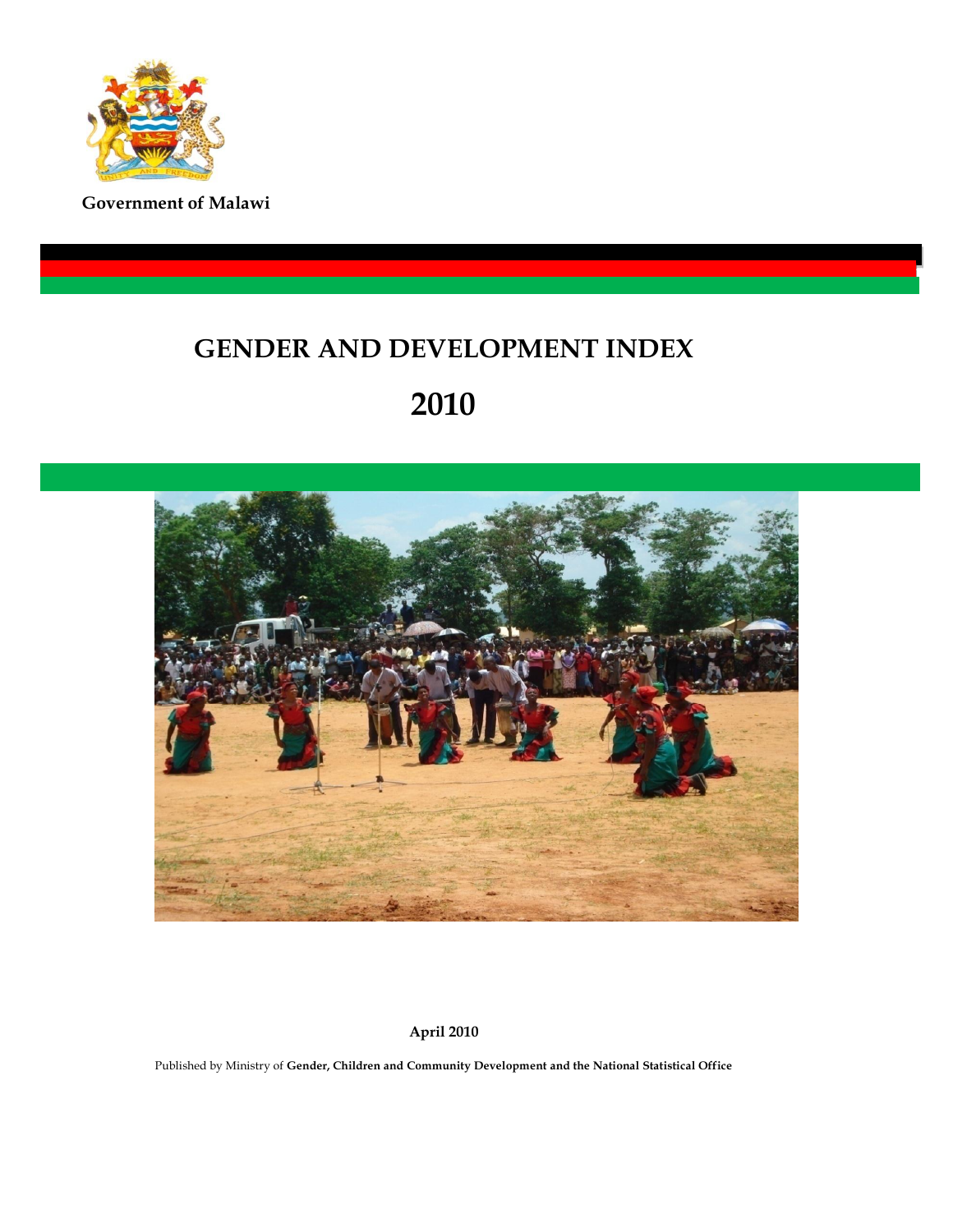

The Malawi Gender and Development Index (MGDI) is the first index Malawi has ever produced to measure gender equality and women empowerment in the country. In 2009, Malawi joined the twelve African countries which piloted the Gender and Development Index that was initiated by the Economic Commission for Africa.

This report, therefore, highlights disparities between men and women in economic, social and political space and the progress government has made in implementing regional and international instruments in addressing these disparities.

The MGDI will enable government, civil society organisations, development partners and the private sector implement and support programmes that are aimed at reducing disparities that exist between men and women in Malawi.

The Ministry of Gender, Children and Community Development and the National Statistical Office (NSO) acknowledge the technical and financial assistance from the Government of Malawi, the Department of International Development (DFID) and Economic Commission for Africa (ECA) that facilitated the production of the report. Further, the input from all Ministries, Government Departments and Institutions and the civil society organizations, the private sector and individuals towards the production of this report is greatly appreciated.

Charles Machinjili Olive T Chikankheni

**Commissioner of Statistics Secretary for Gender, Children and Community Development**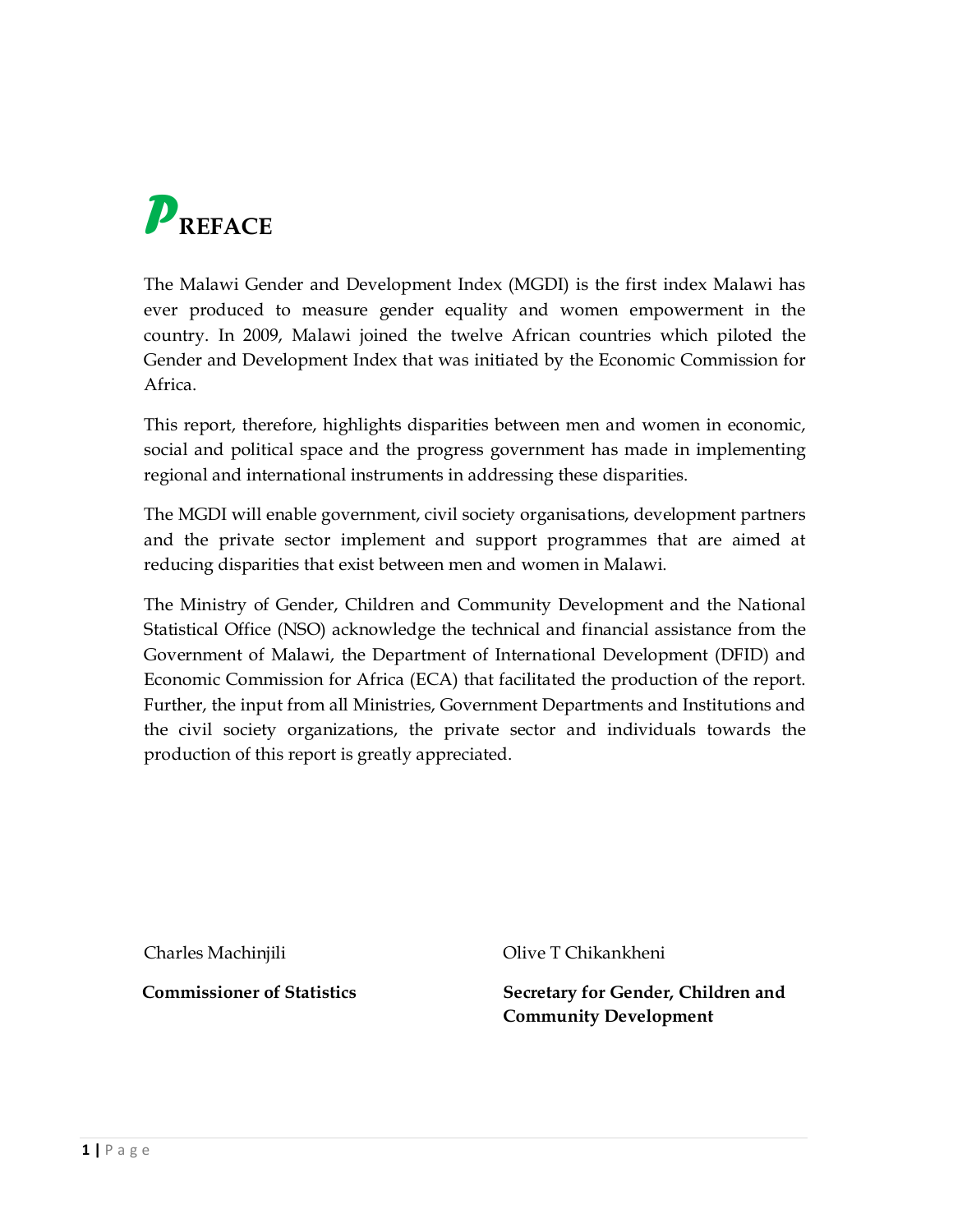

Malawi is a landlocked country south of the equator in sub-Saharan Africa. It is bordered to the North and North-East by the United Republic of Tanzania; to the East, south and South-West by Mozambique and to the North West by the Republic of Zambia.

The country is 901 kilometers long and ranges in width from 80 to 161 kilometers. It has a total area of 118,484 square kilometers of which 94,276 square kilometers is land area. The remaining area is mostly composed of Lake Malawi, which is about 475 kilometers long and runs down Malawi's eastern boundary with Mozambique.

Malawi's most striking topographic feature is the Rift Valley that runs the entire length of the country, passing through Lake Malawi in the Northern and Central regions to the Shire Valley in the South. The Shire River drains the water from Lake Malawi into the Zambezi River in Mozambique. To the West and South of Lake Malawi lie fertile plains and mountain ranges whose peaks range from 1,700 to 3,000 metres above sea level.

The country is divided into three regions: the Northern, Central and Southern regions which are further divided into districts. In total, there are 28 districts in the country. Administratively, the districts are subdivided into Traditional Authorities (TAs), presided over by chiefs. Traditional Authorities are composed of villages, which are the smallest administrative units and are presided over by village headmen.

Demographically, the country has a population of 13.1 million people of which 6.7 million are female while men account for 6.4 million. The population is largely rural based with only 15.3 percent residing in the urban areas.

Malawi is categorized as one of the developing countries in the world with nearly half (52.4%) of the population living below the poverty line and poverty is more prevalent in the rural and peri-urban areas. Agriculture is the backbone of the economy, accounting for more than 90 percent of its export earnings, contributing approximately 45 percent of gross domestic product (GDP), and supporting 90 percent of the population. The country's export trade is dominated by tobacco, tea, cotton, coffee and sugar.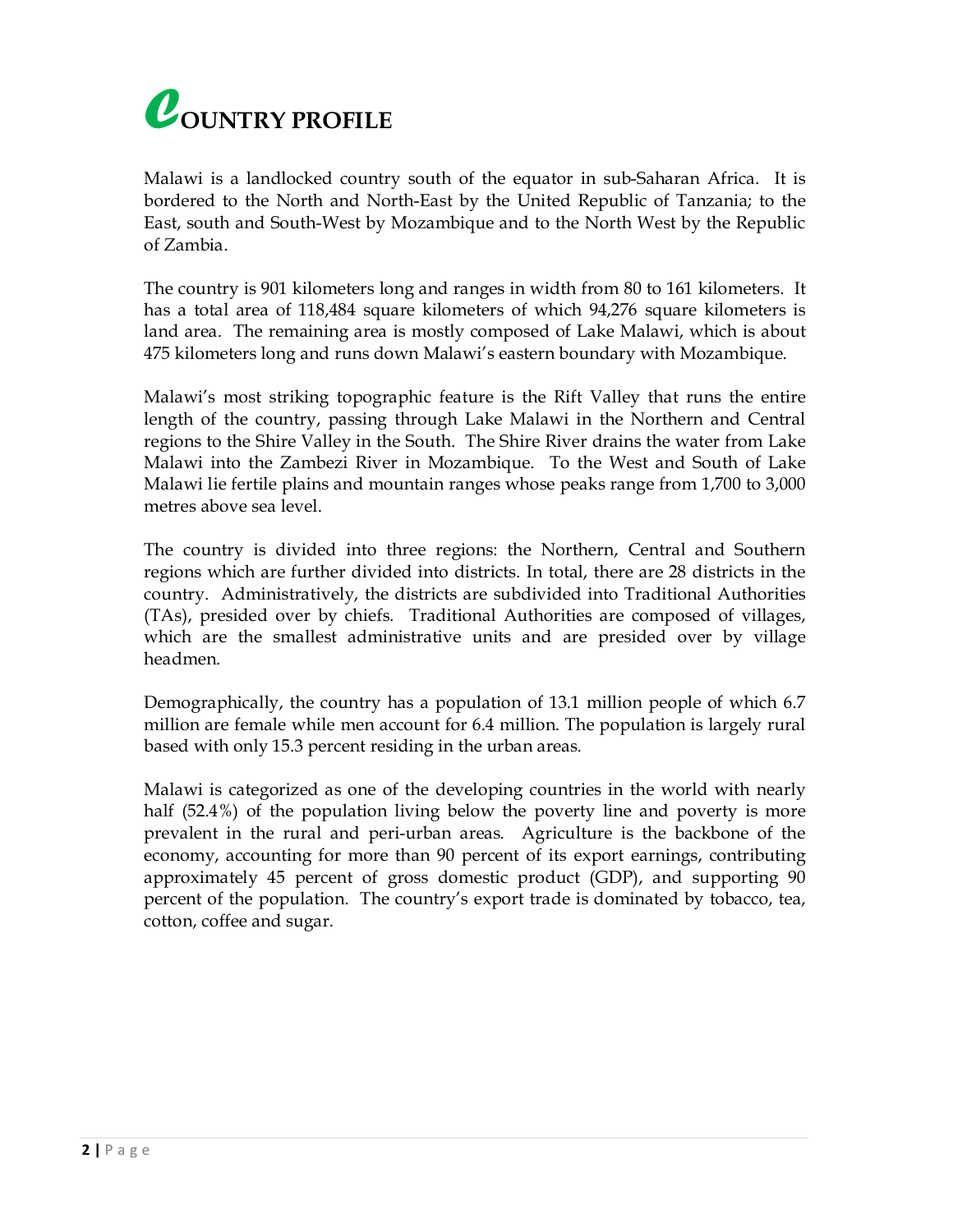

The Economic Commission for Africa (ECA) introduced an African Gender and Development Index (AGDI) to facilitate an effective monitoring mechanism on gender equality and women's advancement. The AGDI is designed to measure the gap in the status of women and men in Africa and to assess the progress made by African governments in implementing the gender policies they have developed. It is a composite index consisting of two parts, a Gender Status Index (GSI) and the African Women's Progress Scoreboard (AWPS).

The AGDI incorporates the major international and African charters and conventions and integrates a number of variables that have a particular importance for African men and women. It is widely recognized that the existing global instruments used to measure gender and development issues and women's empowerment should be expanded to better reflect the realities of women and men on the African continent, so as to assess the gender gap in each African country and to help governments improve their performance on gender equality and equity.

The AGDI is a measure that focuses on the African continent. It is specifically an African index in three aspects. Firstly, it takes into account the major African charters and documents that have a bearing on gender relations. Secondly, it identifies gender gaps in the selected power blocks and facilitates the review of the underlying gender relations in Africa. Thirdly, its findings are specifically from the African countries, based on nationally available statistics.

The AGDI is constructed as a tool for women's empowerment and gender equality and is based on an analysis of gender gaps and the underlying gender relations in Africa. Effective gender policies can work towards greater gender justice and equality. Gender equality does not mean sameness between men and women, but refers to equality of rights, participation, opportunities and access and control over resources. The AGDI will present the level of inequality that exists between women and men through the gaps in the various indicators under review.

| "Malawi has reduced the gap      |  |  |  |
|----------------------------------|--|--|--|
| between boys and girls enrolment |  |  |  |
| in primary and secondary school" |  |  |  |

Malawi, with financial and technical assistance from the Government of Malawi, the Department of International Development (DFID) and the Economic Commission for Africa (ECA) started

developing the Malawi Gender and Development Index (MGDI) in early 2009. The process has been a collaborative effort between the National Statistical Office (NSO) and the Ministry of Gender, Children and Community Development. This is an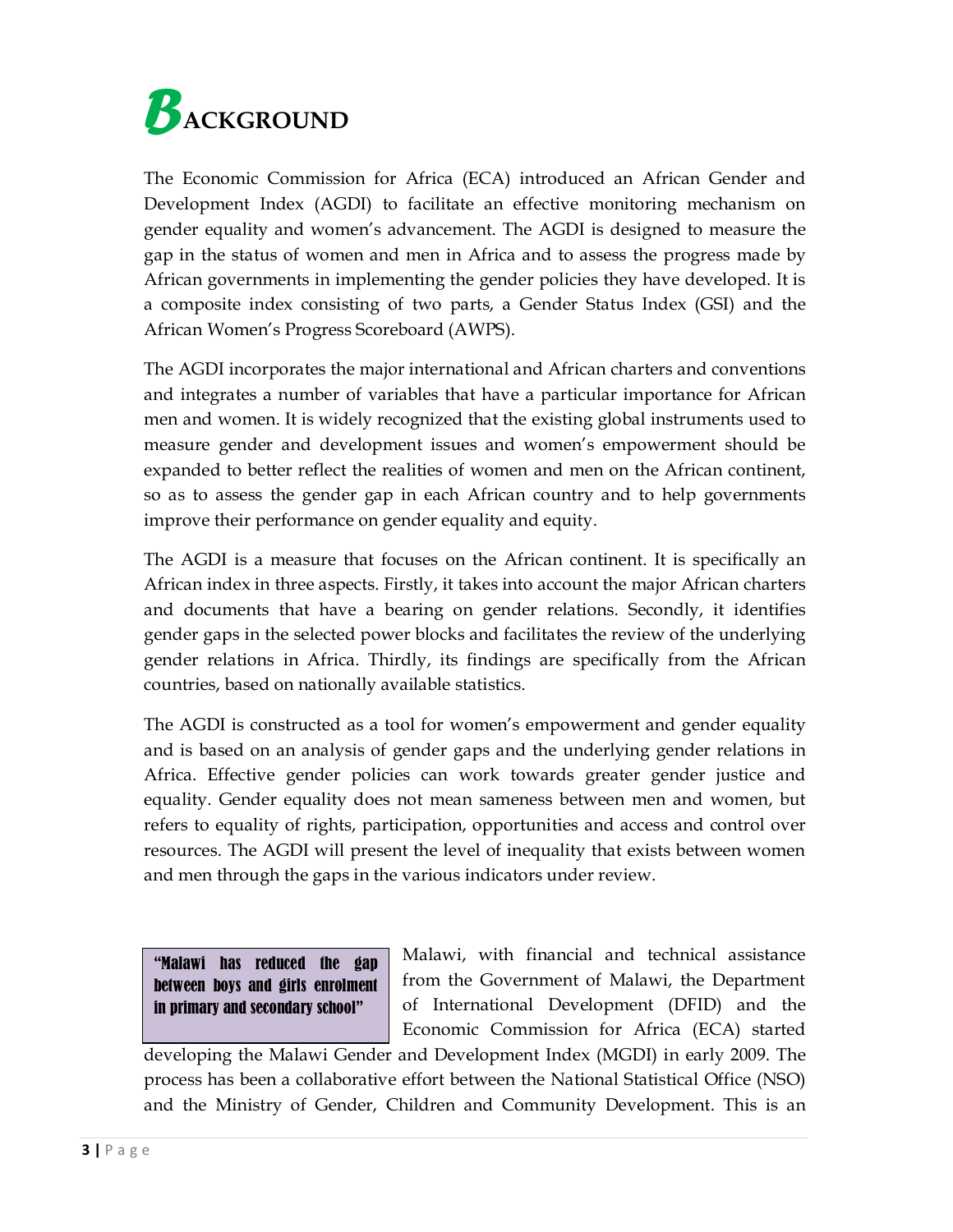adaptation of the African Gender and Development Index. The MGDI is a composite index that combines both a quantitative assessment of gender equality in the social, economic and political spheres using a Gender Status Index (GSI); and a qualitative evaluation of government's performance in their implementation of specific treaties, declarations, and resolutions through an African Women's Progress Scoreboard (AWPS). Amalgamating the two has provided a holistic picture of the status of women in Malawi and offers opportunities for actions to be taken to correct imbalances between males and females in their access to social, economic, and political space in society.

The GSI is a measure of relative gender equality that captures issues related to gender that can be measured quantitatively. The GSI is based on three blocks; social power, economic power and political power. The 'social power' block includes indicators on education and health; the 'economic power' block contains indicators on income, time use, employment and access to resources; the 'political power' block consists of indicators on formal and informal political power.

Each block of the GSI is divided into various components. The components are subdivided into a number of sub-components and then into indicators/variables. Since the GSI deals with gender, women specific issues such as maternal mortality are not included in the GSI but in the scoreboard. The various indicators receive equal weight within the particular sub-component and component. This principle is upheld for the components within each block. The three blocks receive an equal weight in computing the GSI.

The second component of the MGDI is the African Women's Progress Scoreboard (AWPS) which complements the GSI. The AWPS is a measure of government policy performance regarding women's advancement and empowerment and deals with qualitative issues. It tracks government progress in ratifying relevant conventions such as Convention on the Elimination of All Forms of Discrimination Against Women CEDAW, the Beijing Declaration and Platform for Action and the Protocol to the African Charter on Human and People's Rights on the Rights of Women in Africa (African Women's Rights Protocol), and in implementing policies, in line with

international documents, on such issues as violence against women, maternal mortality, contraception, HIV and AIDS, women's land rights, women's right to equal wages and access to new technologies and agricultural extension services. Lastly it looks at

"Together the Gender Status Index and the Women's Progress Scoreboard indicate where the Government and Civil Society could increase their efforts to improve women's status in this country"

measures governments have or have not taken in relation to women's political participation. The AWPS indicates both where Malawi is performing well and where there are gaps in implementation. The AWPS, together with the GSI, provides the information on the basis of which progress in achieving the Malawi Growth and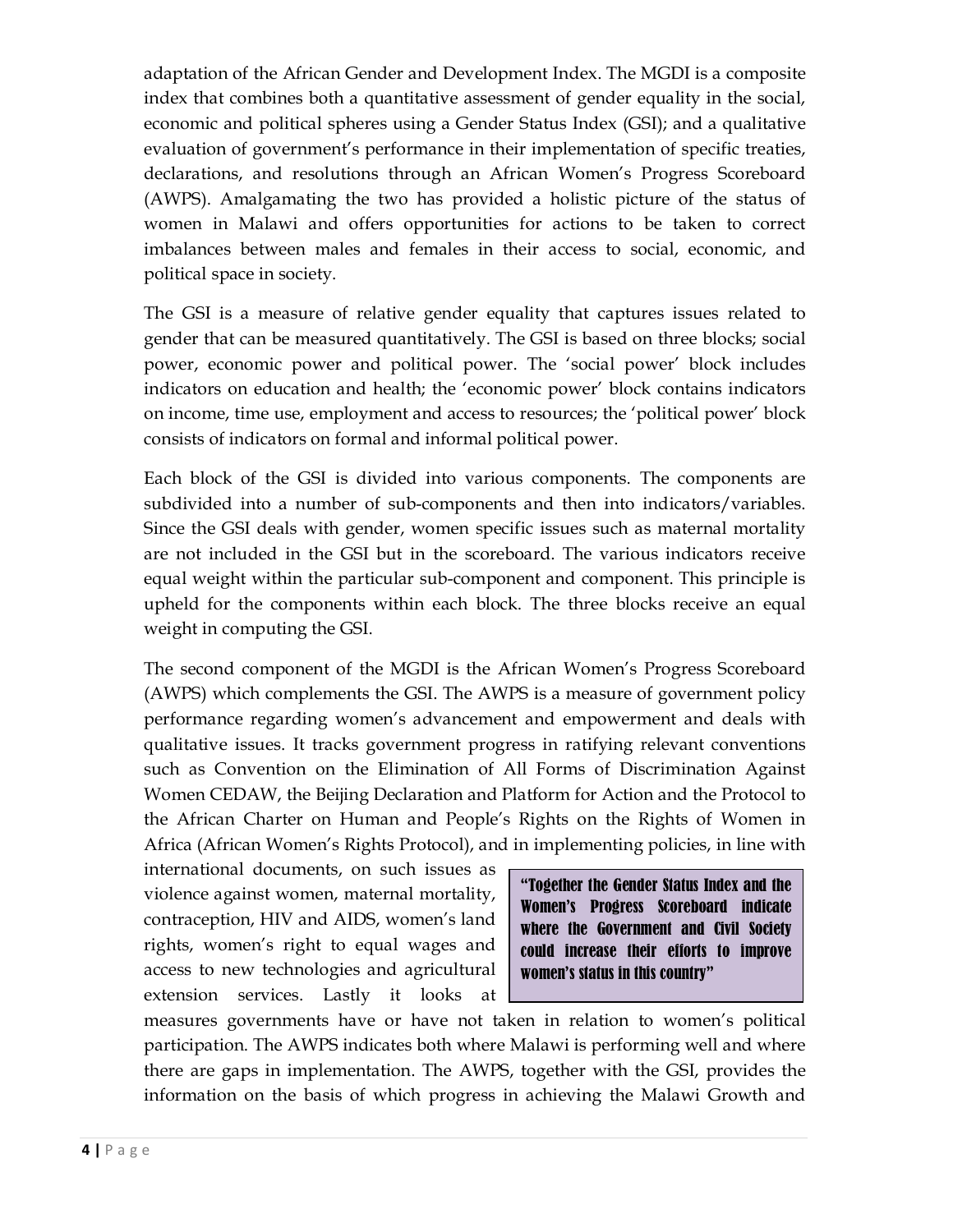Development Strategy (MGDS), Millennium Development Goals (MDG's) and gender policies can be tracked.

# *M***ETHODOLOGY AND DATA SOURCES**

The Malawi Gender and Development Index (MGDI) consist of two part:

- · The Gender Status Index (GSI) which is measured quantitatively and
- · The Women's Progress Scoreboard (WPS) which is measured qualitatively

### *T***HE GENDER STATUS INDEX (GSI)**

The Gender Status Index (GSI) is composed of three BLOCKS that are divided into COMPONENTS as follows:-

- 1. **Social Power**: comprising the following two components Education and Health
- 2. **Economic Power**: comprising three components:- Income, Time Use or Employment & Access to Resources
- 3. **Political Power**: comprising two components:- Public Sector & Civil Society

Each component is further divided into **SUB-COMPONENTS** under which there are **INDICATORS**. The Gender and Status Index has a total of 42 indicators.

## *C***ALCULATION OF THE GSI**

Each GSI indicator is calculated by comparing the ratio of female achievement to that of males'. The closer the result is to 1.00, the greater the indication of gender equality. Some indicators, however, do not follow this method of computation. These are in relation to six "negative indicators": education (dropout); health (stunting, underweight, under-five mortality) HIV/AIDS prevalence; and time-use (domestic care and volunteer activities). For all of these the calculations are based on comparing the situation of males to that of females. Once the indicators are calculated, the value for each sub-component, component and block is assessed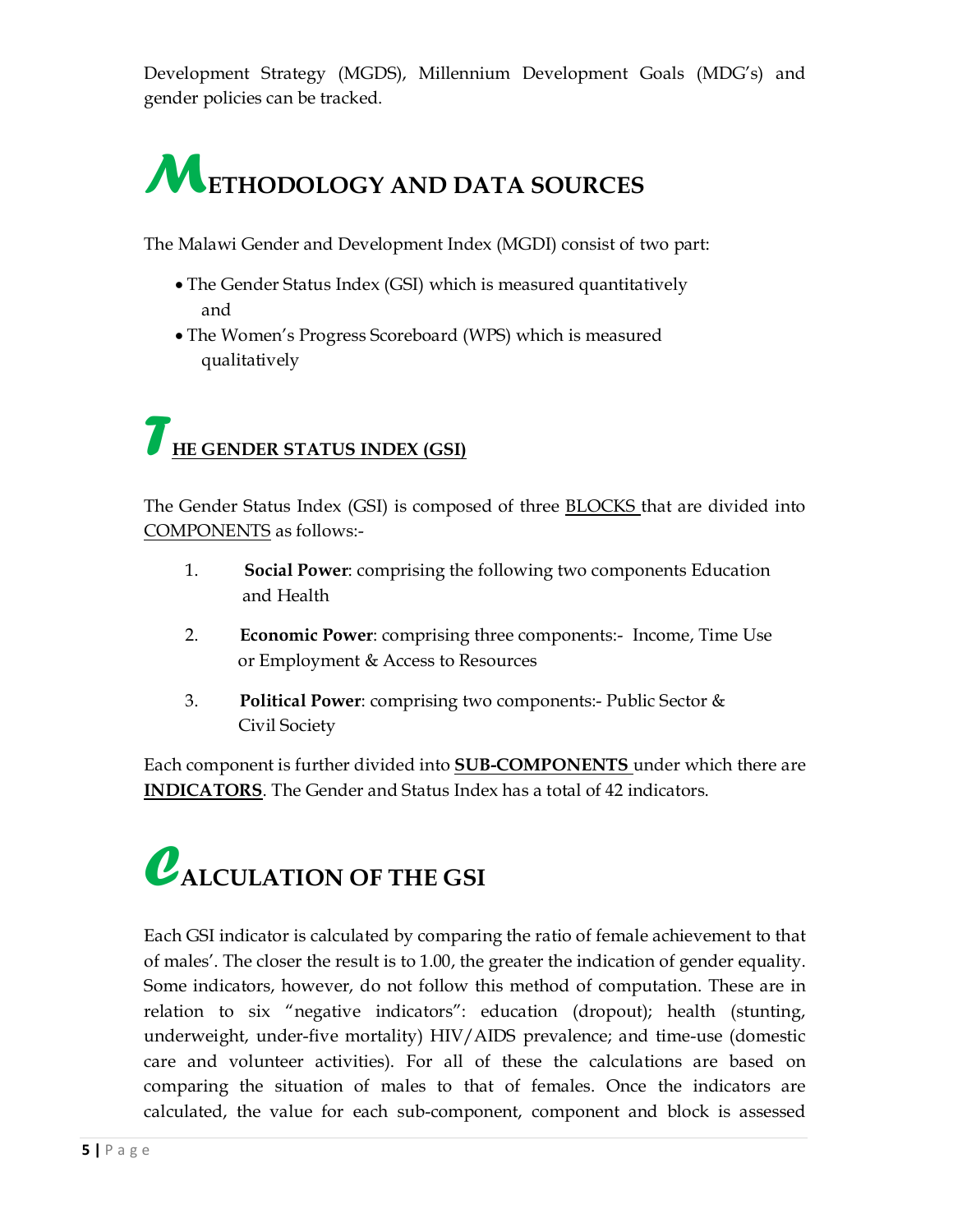sequentially using a simple arithmetic mean. The overall GSI is finally compiled as the mean of the THREE BLOCKS to give the overall gender profile of Malawi.

# *W***eighting System**

The Forty two (42) indicators were selected for their adequacy to measure gender inequalities and for their availability. These indicators do not necessarily have the same weight. However each indicator has the same weight in a sub-component. The more sub-components and components in a Block the less each individual indicator weighs. In general all indicators in a component have equal weight. Hence indicators which are not built into sub-components but directly into components have a more prominent weight.

#### **THE MALAWI WOMEN'S PROGRESS SCOREBOARD (MWPS)**

This is a measure of government policy performance regarding women's advancement and empowerment and deals with qualitative issues. Similar to the GSI, the Scoreboard functions under the THREE BLOCKS of social, economic and political. However, in view of its unique objectives of also assessing the human rights of women, it also possesses a *women's rights* block as an additional (fourth) block. The inclusion of a rights assessment of the GDI framework is not to suggest that the other blocks are not sensitive to women's rights. This rights block rather reinforces the other three by providing a special window of opportunity for investigating the country's performance of treaty obligations in fields that are social, economic and political.

## *C***alculation of the Scoreboard**

A simple scoring system based on a three-point of 0-1-2 is used for computation of each indicator against 13 performance indicators of (1) Ratification (2) Reporting (3) Law (4) Policy Commitment (5) Development of Plan (6) Targets (7) Institutional mechanism (8) Budget (9) Human resource (10) Research (11) Involvement of civil society (12) Information and dissemination (13) Monitoring and evaluation.

The guiding bench marks are as follows:-

- 0 (zero) indicates no action taken;
- · 1 (one) indicates partial action taken; and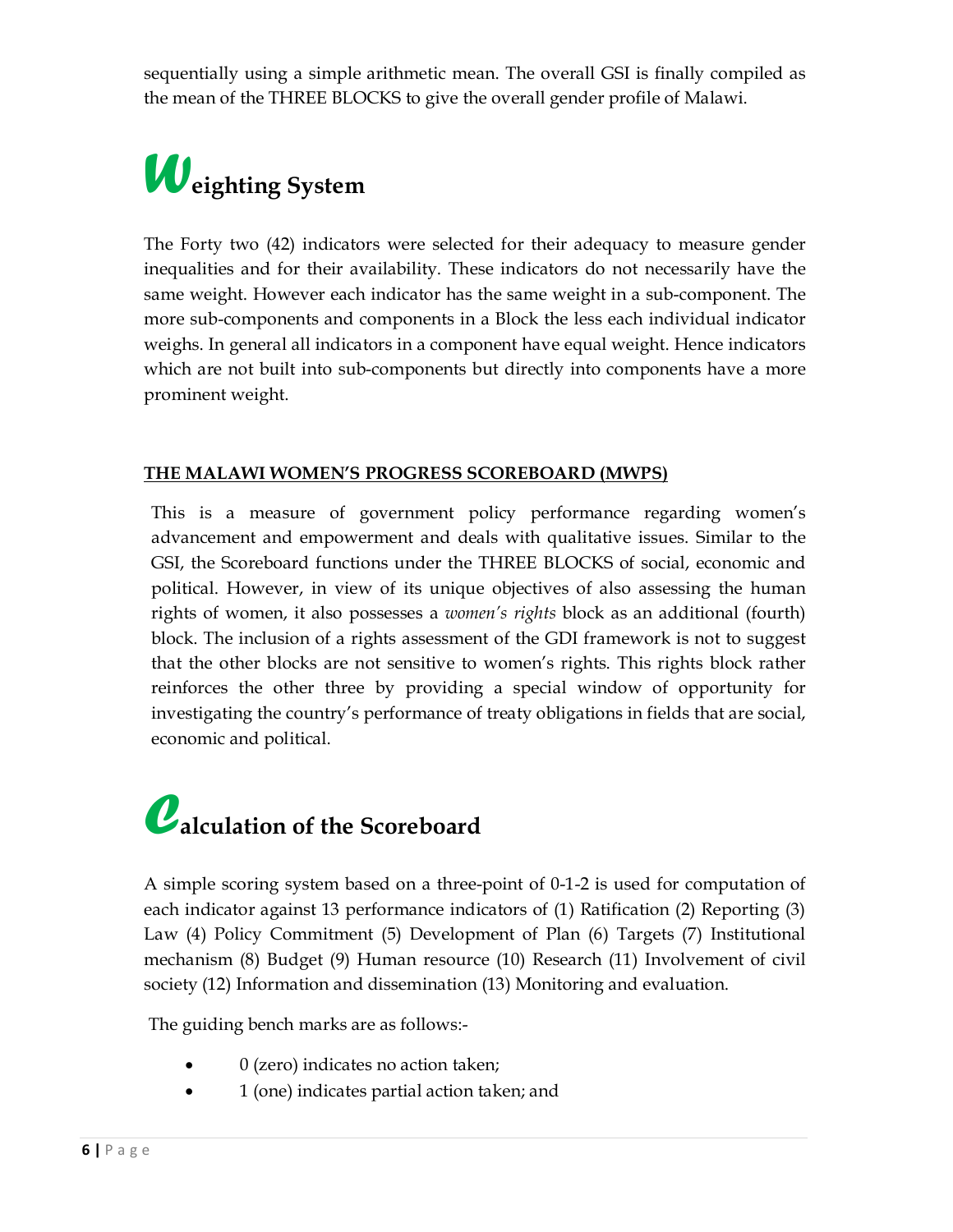· 2 (two) full action taken.

The computation is different from that of the GSI, where the blocks receive equal weight. All scoreboard variables receive the same weight as opposed to the block as a whole. The Scoreboard is measured in percentages set to a possible maximum score, in which each row has a possible maximum score set at 100 percent. The total score of the scoreboard is similarly computed from the total of all thirteen rows, which again is set at 100 percent.

## *D***ata Sources**

Data used in the computation of the Gender Status Index came from two sources. The first source was official published reports from government ministries and departments while the other source was data collected from relevant institutions by the team working on the GDI. The reports include the 2008 Population and Housing Census; 2007 Welfare Monitoring Survey; 2008 Education Management Information System (EMIS); 2006 Multiple Indicators Cluster Survey (MICS); 2004 Integrated Household Survey (IHS); and 2004 Malawi Demographic and Health Survey (MDHS) carried out by the National Statistical Office.

The scoring of the Malawi Women's Progress Scoreboard was undertaken by a team of representatives from Ministry of Gender, Children and Community Development; Ministry of Justice; Ministry of Labour; Ministry of Lands and Urban Development; Ministry of Development Planning and Cooperation; Ministry of Agriculture and Food Security; Ministry of Health; Ministry of Foreign Affairs; Department of Nutrition, HIV and AIDS; Human Rights Commission; NGO Gender Coordination Network.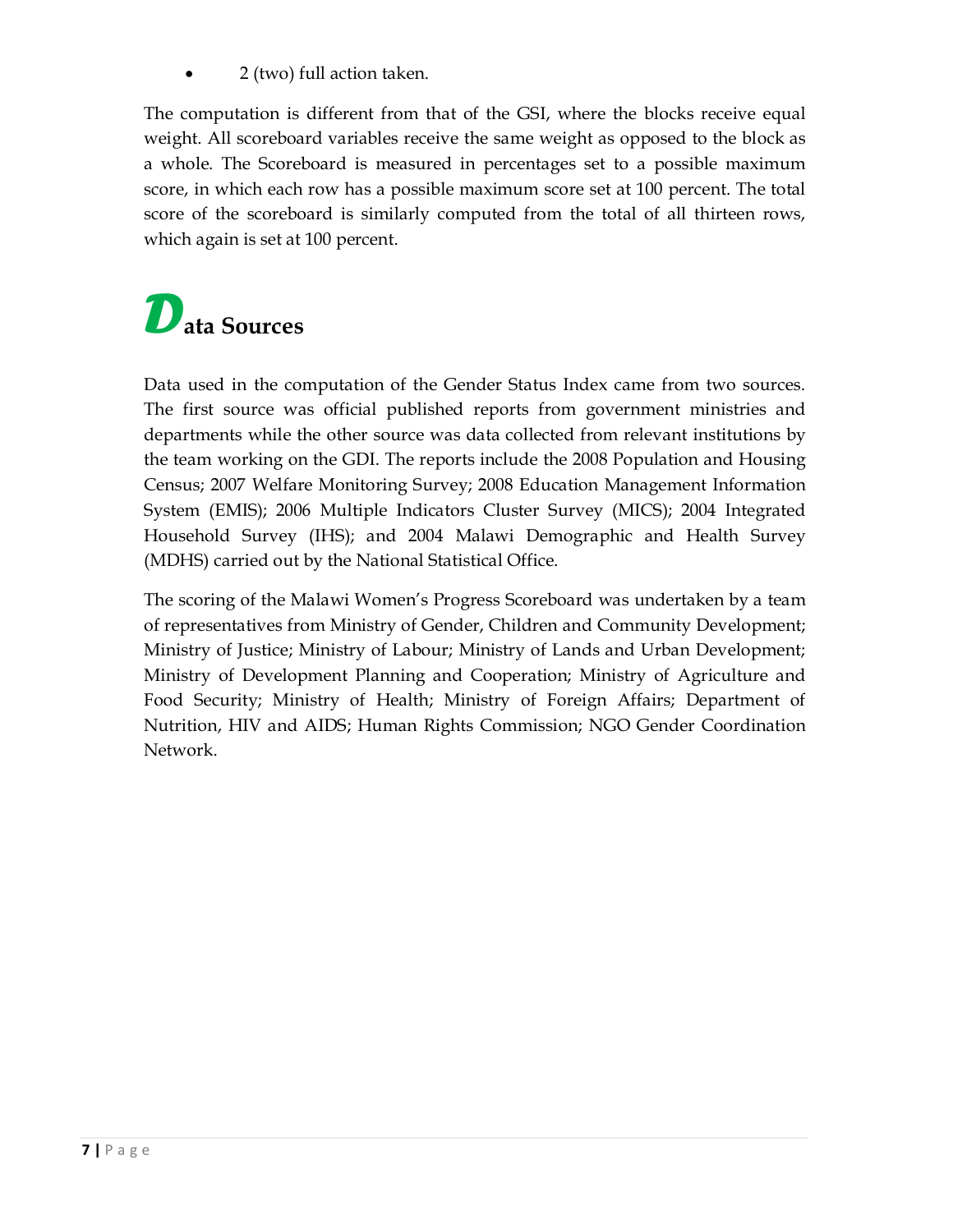

As discussed above, the Malawi Gender and Development Index will be reported through two indices – the Gender Status Index and the Women's Progress Scoreboard. The 2010 MGDI shows that the overall Gender Status Index is at 0.639 while the Women's Progress Scoreboard is at 67.1 per cent. *(See Tables 1-3).*

#### **GENDER STATUS INDEX**

The 0.639 result imply that Malawi is doing fairly well in gender equality performance. The results show that the country is doing very well in the social power (0.926) followed by economic power (0.724) and finally the political power  $(0.266)$ .

**Social Power "Capabilities" – Education**

#### **Enrolment1 and drop out**

The results show immense achievements at primary and secondary school level where enrolment is almost equal for boys and girls. However, a gap still exists at tertiary level where men still dominate. On the other hand, the results further show that primary school dropout is almost similar across boys and girls though slightly higher for girls at secondary school level.

#### **Literacy**

Literacy is defined as the ability to read and write. Like the other indicators above, there are quite some significant achievements in the literacy levels across men and women and the same is true for primary school completion rates.

```
Social Power "Capabilities" – Health
```
#### **Child Health**

Under child health the results show that there are no significant disparities in terms of stunting and underweight between girls and boys under the age of three. Further

 $1$  This refers to net enrolment which is defined for ages 6-13 for primary school and 14-17 for secondary school and 18-21 for tertiary education.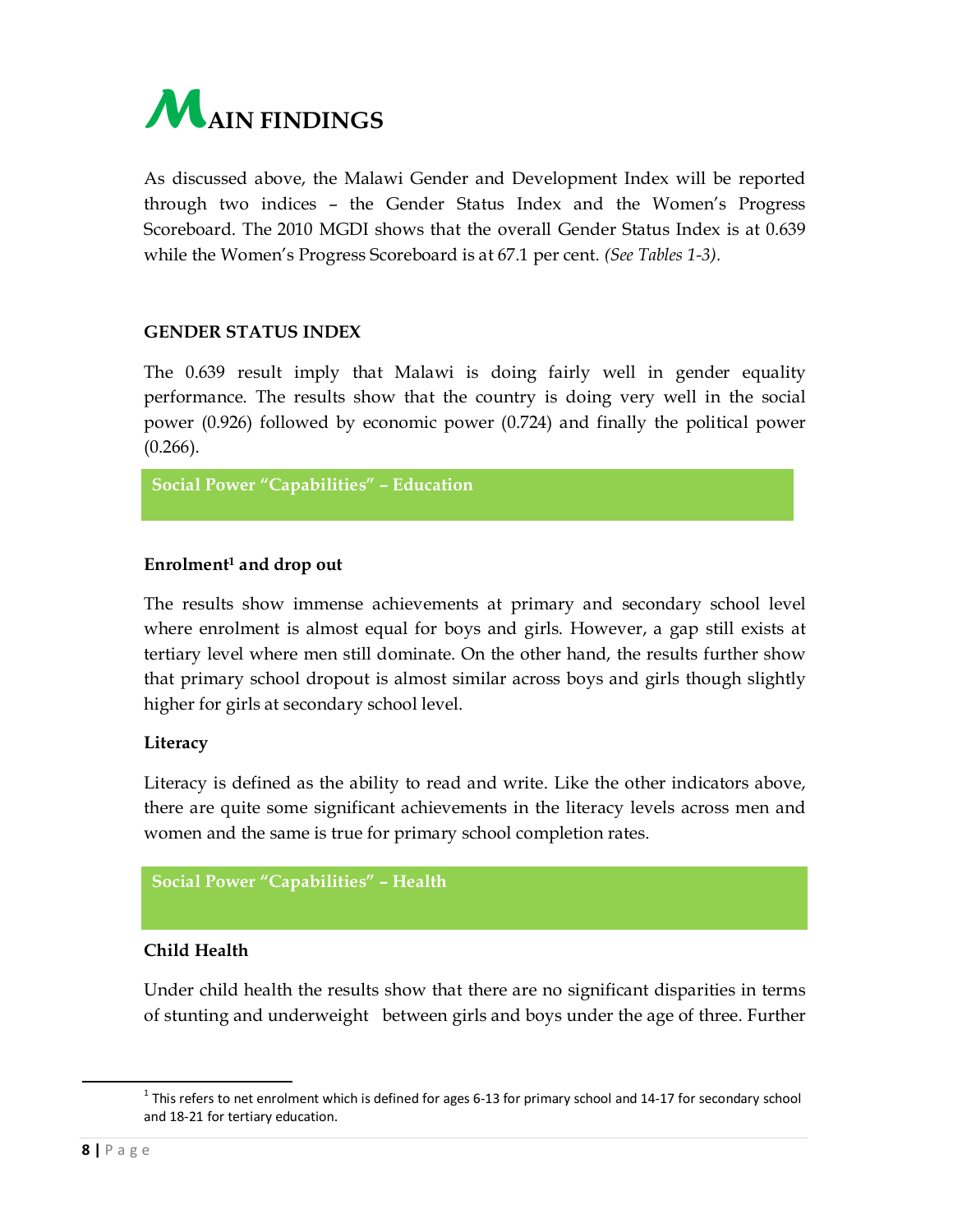the results show that there are no major disparities in Under-five mortality between boys and girls.

#### **Life Expectancy at birth**

Women have scored slightly better than men in terms of life expectancy at birth with 49.5 and 46.9 years respectively.

#### **HIV Prevalence**

Due to some data limitation this indicator has been used instead of New HIV Infection. The HIV prevalence rate is slightly higher for women (12 percent) compared to that if men (10 percent) thereby scoring an index of 0.864.

#### **Time spent out of work**

This is defined as time spent on personal care, socialisation and leisure. No disparities exist between men and women as regards to time spent out of work.

```
Economic Power "Opportunities" –Income
```
#### **Wages**

The results show no disparities between men and women in terms of wages in agriculture, civil service, formal and informal sectors.

#### **Income**

The results show significant disparities between men and women in terms of income from informal and small agricultural household enterprises with men earning double the income of women.

**Economic Power "Opportunities" –Time-use or employment**

#### **Time-use**

Time use is defined as the total number of hours devoted to market, non-market, domestic, care and volunteer activities. From this analysis, it has been noted that there is a gap in the time spent in market activities as either paid employees, own account or employer where men have recorded a higher number of hours compared to their female counterparts. On the other hand, the results show that there is no difference on the time spent in non market economic activities or as unpaid family worker in market activities. Unlike the two cases above, the results show that women spent more time in domestic, care and volunteer activities as compared to men.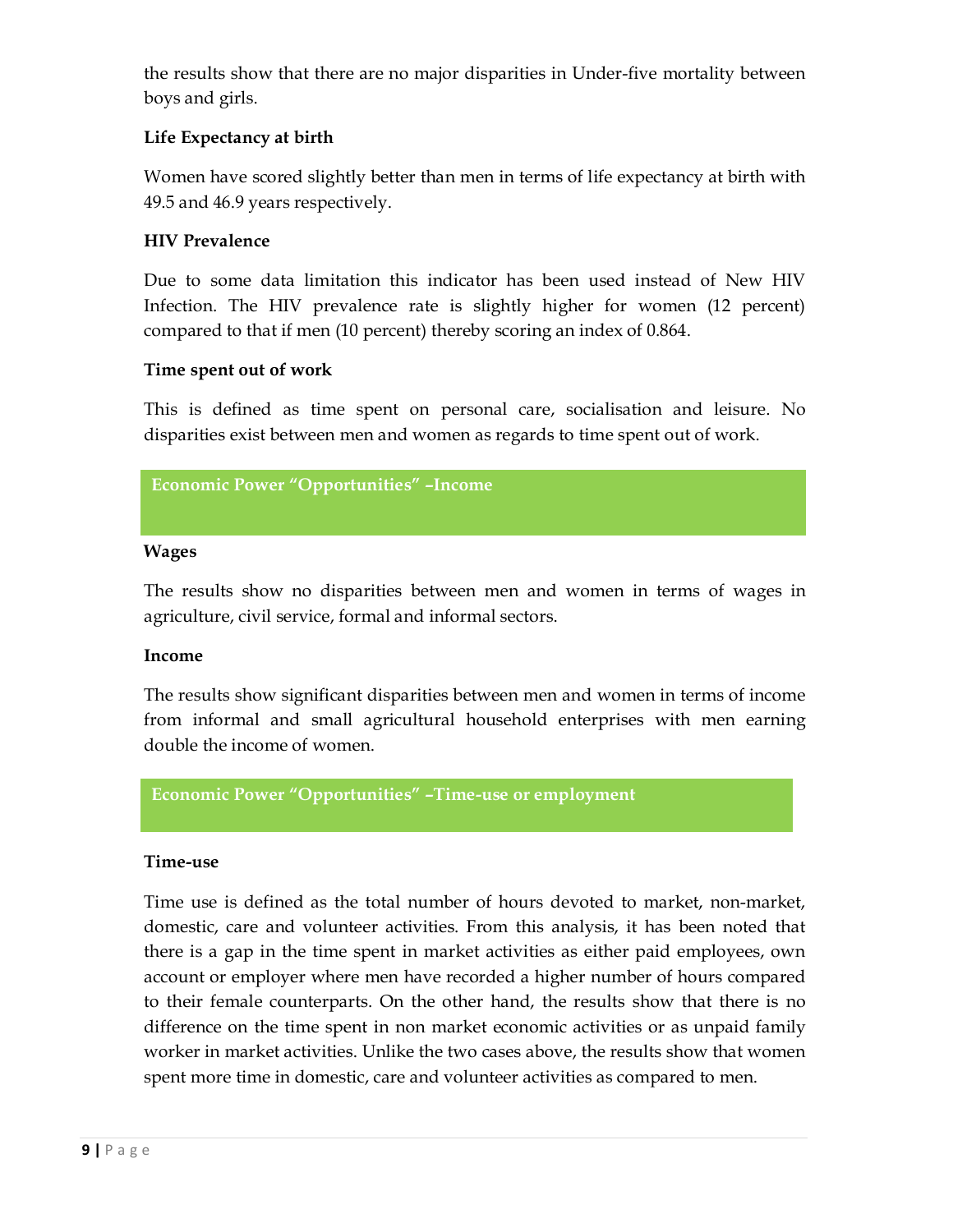#### **Employment**

The results from this analysis show that there is a big disparity in the share of paid employees, own-account workers and employers in total employment. The share of women is almost five times less compared to that of men.

**Economic Power "Opportunities" – Access to resources**

#### **Means of production**

Under this component, it has been noted that the gap between women and men regarding ownership of rural/urban plots/houses or land is almost nonexistent. On the other hand, men seem to have slightly more access to credit compared to their female counterparts. The results also show that men have an upper hand when it comes to the freedom of disposing own income compared to women.

#### **Management**

This analysis has shown that men have dominated as employers compared to women. Further, men have also significantly dominated the high class civil service grades of P1-P4. Likewise, there are more male members of professional syndicates than women. However, women dominate the administrative, scientific and technical sector.

#### **Political Power "Agency"**

#### **Public sector**

Currently, only 27 percent of members of parliament are women while 32 percent of the Cabinet Ministers are women. Slightly over half of the higher courts judges are women. As of 2004, there were far more male ward councillors (767) than female ward councillors (76). Ambassadors, District Commissioners and Chief Executives for City Councils representing higher positions in the civil service are also maledominant with 4 women compared to 48 men.

#### **Civil society**

From this analysis, it has been established that senior positions in political parties, trade unions, employers' associations, professional associations, heads of NGOs and CBOs are all dominated by men.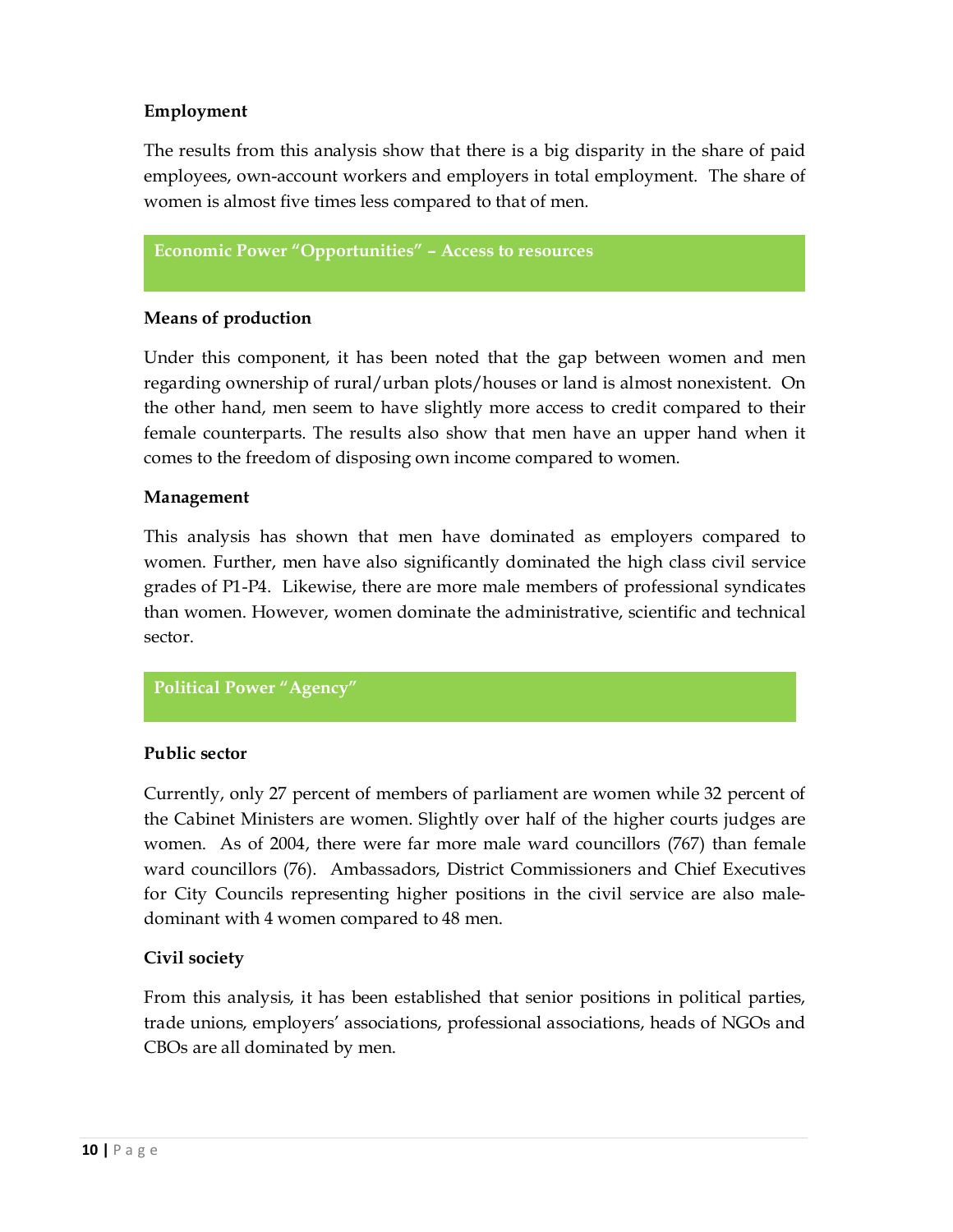#### **WOMEN'S PROGRESS SCOREBOARD**

As indicated in the background, the GSI measures relative gender equality that captures issues related to gender that can be measured quantitatively, while the Women's Progress Scoreboard compliments the GSI by investigating government policy performance regarding women's advancement and empowerment and deals with qualitative issues.

Based on the scoreboard system, the overall average score is 67.1 per cent. This is quite a high score compared to a number of countries that have piloted the Gender Development Index2. This is primarily due to a number of factors such as high performance with regards to the implementation of the Convention on the Elimination of All Forms of Discrimination Against Women (CEDAW), Beijing Platform for Action, African Charter on the Rights of the Child, issues of HIV and AIDS, maternal mortality, contraception, access to agriculture extension services, and policy on girls' school dropout. On the other hand the country still needs to do more in the implementation of UN 1325 Conflict Resolution, Trafficking in Women and Education on human/women's rights.

 $2$  See African Women's Report 2009 (UNECA)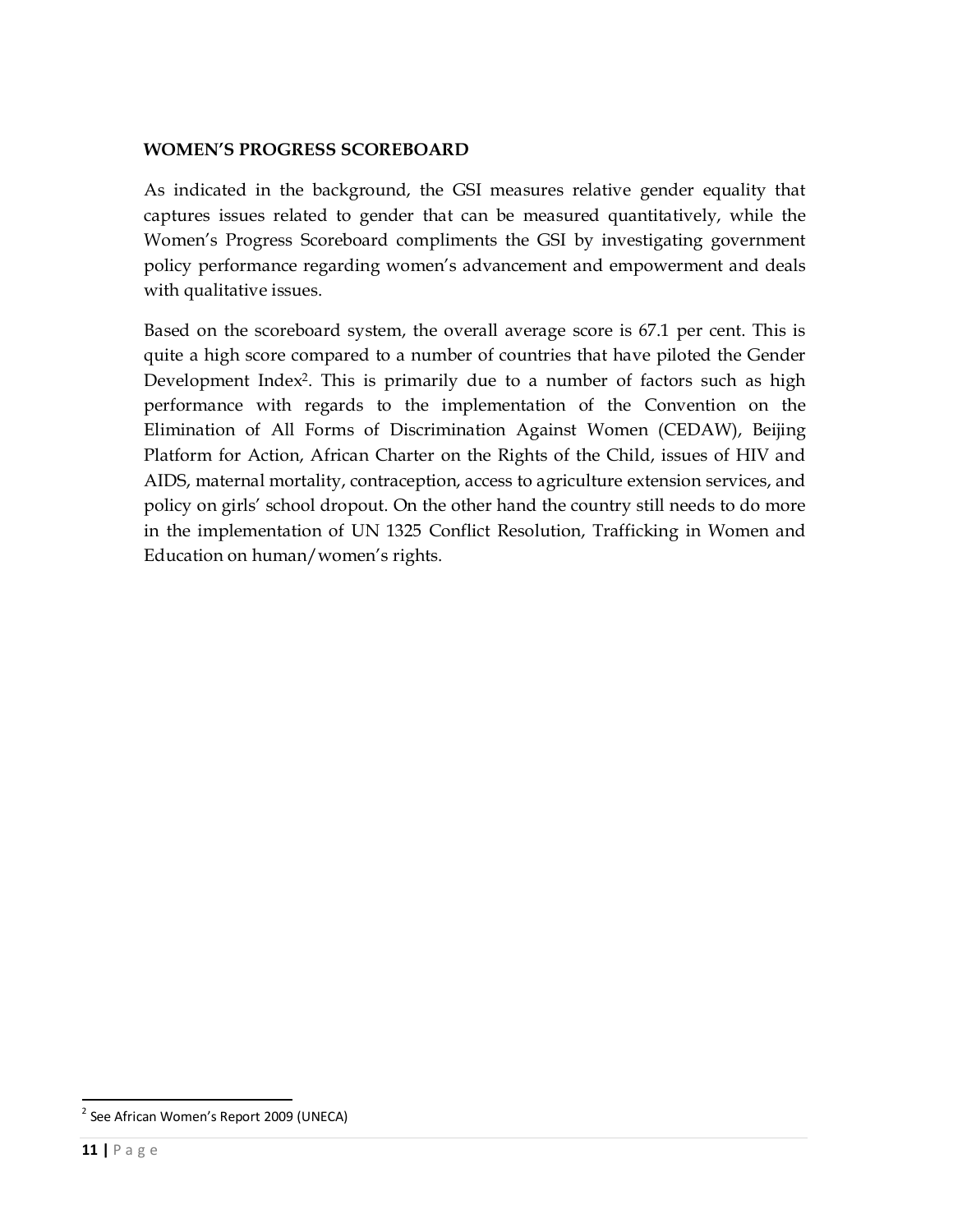

62.8 - 67.9<br>68.0 - 75.2<br>75.3 - 78.5<br>78.6 - 95.0<br>Missing Value

### **Figure 1 : Literacy Rate of 15-24 year-olds (Percent)**

Female 15-24 vr

| 49.0 - 61.2          |
|----------------------|
| 61.3 - 65.4          |
| 65.5 - 73.7          |
| 73.8 - 82.9          |
| $M = -1$ and $M = 1$ |

Source: 2006 Multiple Indicators Cluster Survey, NSO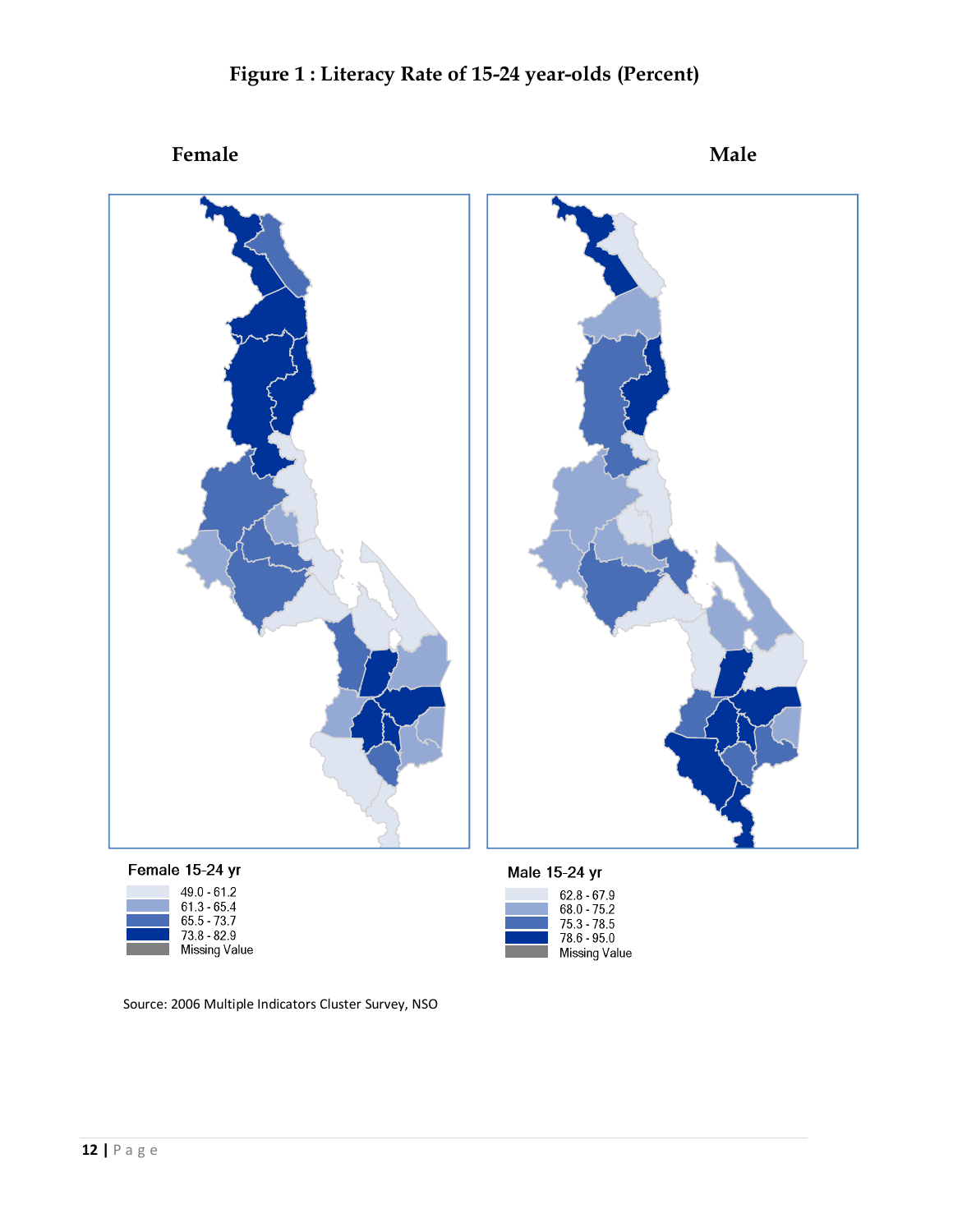| <b>Block</b>                             | <b>Component</b>                                                                                                                                                                                                                                                                                                                                                                                                                                                                                                                                                                                                                                                                            | Sub-component         | Indicator                                 |                                                                                                                                                                        | <b>Data</b> |                |  |  |  |  |
|------------------------------------------|---------------------------------------------------------------------------------------------------------------------------------------------------------------------------------------------------------------------------------------------------------------------------------------------------------------------------------------------------------------------------------------------------------------------------------------------------------------------------------------------------------------------------------------------------------------------------------------------------------------------------------------------------------------------------------------------|-----------------------|-------------------------------------------|------------------------------------------------------------------------------------------------------------------------------------------------------------------------|-------------|----------------|--|--|--|--|
|                                          |                                                                                                                                                                                                                                                                                                                                                                                                                                                                                                                                                                                                                                                                                             |                       |                                           | Women                                                                                                                                                                  | Men         | Indicator      |  |  |  |  |
|                                          |                                                                                                                                                                                                                                                                                                                                                                                                                                                                                                                                                                                                                                                                                             |                       | Primary enrolment rate                    | 77.0                                                                                                                                                                   | 74.0        | 1.041          |  |  |  |  |
|                                          |                                                                                                                                                                                                                                                                                                                                                                                                                                                                                                                                                                                                                                                                                             | Enrolment             | Secondary enrolment rate                  | 18.0                                                                                                                                                                   | 17.0        | 1.059          |  |  |  |  |
|                                          |                                                                                                                                                                                                                                                                                                                                                                                                                                                                                                                                                                                                                                                                                             |                       | Tertiary enrolment rate                   | 0.2                                                                                                                                                                    | 0.4         | 0.523          |  |  |  |  |
|                                          | Education                                                                                                                                                                                                                                                                                                                                                                                                                                                                                                                                                                                                                                                                                   |                       | Primary dropout ratio                     | 2.3                                                                                                                                                                    | 2.1         | 0.913          |  |  |  |  |
|                                          |                                                                                                                                                                                                                                                                                                                                                                                                                                                                                                                                                                                                                                                                                             |                       | Secondary dropout ratio                   | 3.7                                                                                                                                                                    | 3.3         | 0.892          |  |  |  |  |
|                                          |                                                                                                                                                                                                                                                                                                                                                                                                                                                                                                                                                                                                                                                                                             | Literacy              | Ability to read and write                 | 59.0                                                                                                                                                                   | 79.0        | 0.747          |  |  |  |  |
| 'Capabilities'                           |                                                                                                                                                                                                                                                                                                                                                                                                                                                                                                                                                                                                                                                                                             |                       | Primary school completed                  | 68.0                                                                                                                                                                   | 73.0        | 0.932          |  |  |  |  |
|                                          |                                                                                                                                                                                                                                                                                                                                                                                                                                                                                                                                                                                                                                                                                             |                       | Stunting under 3                          | 42.0                                                                                                                                                                   | 45.0        | 1.071          |  |  |  |  |
|                                          |                                                                                                                                                                                                                                                                                                                                                                                                                                                                                                                                                                                                                                                                                             | Child health          | Underweight under 3                       | 8.0                                                                                                                                                                    | 7.0         | 0.875<br>1.050 |  |  |  |  |
|                                          |                                                                                                                                                                                                                                                                                                                                                                                                                                                                                                                                                                                                                                                                                             |                       | Mortality under 5                         | 119.0                                                                                                                                                                  | 125.0       |                |  |  |  |  |
|                                          |                                                                                                                                                                                                                                                                                                                                                                                                                                                                                                                                                                                                                                                                                             |                       |                                           | 49.5                                                                                                                                                                   | 46.9        | 1.055          |  |  |  |  |
|                                          |                                                                                                                                                                                                                                                                                                                                                                                                                                                                                                                                                                                                                                                                                             | <b>HIV Prevalence</b> |                                           | 12                                                                                                                                                                     | 10          | 0.864          |  |  |  |  |
|                                          |                                                                                                                                                                                                                                                                                                                                                                                                                                                                                                                                                                                                                                                                                             |                       |                                           | 4.7                                                                                                                                                                    | 4.7         | 1.000          |  |  |  |  |
|                                          |                                                                                                                                                                                                                                                                                                                                                                                                                                                                                                                                                                                                                                                                                             |                       | Wages in agriculture                      | 45000.0                                                                                                                                                                | 45000.0     | 1.000          |  |  |  |  |
|                                          |                                                                                                                                                                                                                                                                                                                                                                                                                                                                                                                                                                                                                                                                                             | Wages                 | Wages in civil service<br>Wages in formal | 24703.0                                                                                                                                                                | 24703.0     | 1.000          |  |  |  |  |
|                                          |                                                                                                                                                                                                                                                                                                                                                                                                                                                                                                                                                                                                                                                                                             |                       | private)                                  | 35000.0                                                                                                                                                                | 35000.0     | 1.000          |  |  |  |  |
|                                          | Income                                                                                                                                                                                                                                                                                                                                                                                                                                                                                                                                                                                                                                                                                      |                       | sector                                    | 3500.0<br>3500.0<br>16243.9<br>33091.5<br>16222.4<br>20712.2<br>2461.4<br>2344.0<br>18.4<br>28.0<br>13.7<br>13.8<br>1.007<br>7.7<br>1.2<br>0.156<br>171,706<br>671,493 | 1.000       |                |  |  |  |  |
|                                          | Health<br>Life expectancy at birth<br>Time spent out of work<br>sector(public and/or<br>Wages in informal<br>Income from informal<br>enterprise<br>Income from small<br>agricultural household<br>Income<br>enterprise<br>Income from<br>remittances and inter-<br>household transfers<br>Time spent in market<br>economic activities (as<br>paid employee, own<br>account or employer<br>Time spent in non<br>market economic<br>Time-use<br>activities or as unpaid<br>Time-use-<br>family worker in market<br>or<br>activities<br>employment<br>Time spent in domestic,<br>care and volunteer<br>activities<br>Or: Share of paid<br>employees, own-<br>Employment<br>account workers and |                       |                                           |                                                                                                                                                                        |             | 0.491          |  |  |  |  |
| Economic                                 |                                                                                                                                                                                                                                                                                                                                                                                                                                                                                                                                                                                                                                                                                             |                       |                                           | 0.783                                                                                                                                                                  |             |                |  |  |  |  |
| Social power<br>power<br>'Opportunities' |                                                                                                                                                                                                                                                                                                                                                                                                                                                                                                                                                                                                                                                                                             |                       |                                           | 1.050                                                                                                                                                                  |             |                |  |  |  |  |
|                                          |                                                                                                                                                                                                                                                                                                                                                                                                                                                                                                                                                                                                                                                                                             |                       |                                           |                                                                                                                                                                        |             | 0.657          |  |  |  |  |
|                                          |                                                                                                                                                                                                                                                                                                                                                                                                                                                                                                                                                                                                                                                                                             |                       |                                           |                                                                                                                                                                        |             |                |  |  |  |  |
|                                          |                                                                                                                                                                                                                                                                                                                                                                                                                                                                                                                                                                                                                                                                                             |                       |                                           |                                                                                                                                                                        |             |                |  |  |  |  |
|                                          |                                                                                                                                                                                                                                                                                                                                                                                                                                                                                                                                                                                                                                                                                             |                       |                                           |                                                                                                                                                                        |             |                |  |  |  |  |
|                                          |                                                                                                                                                                                                                                                                                                                                                                                                                                                                                                                                                                                                                                                                                             |                       |                                           |                                                                                                                                                                        |             | 0.256          |  |  |  |  |

### **Table 1 : Gender Status Index indicators by components and sub-components**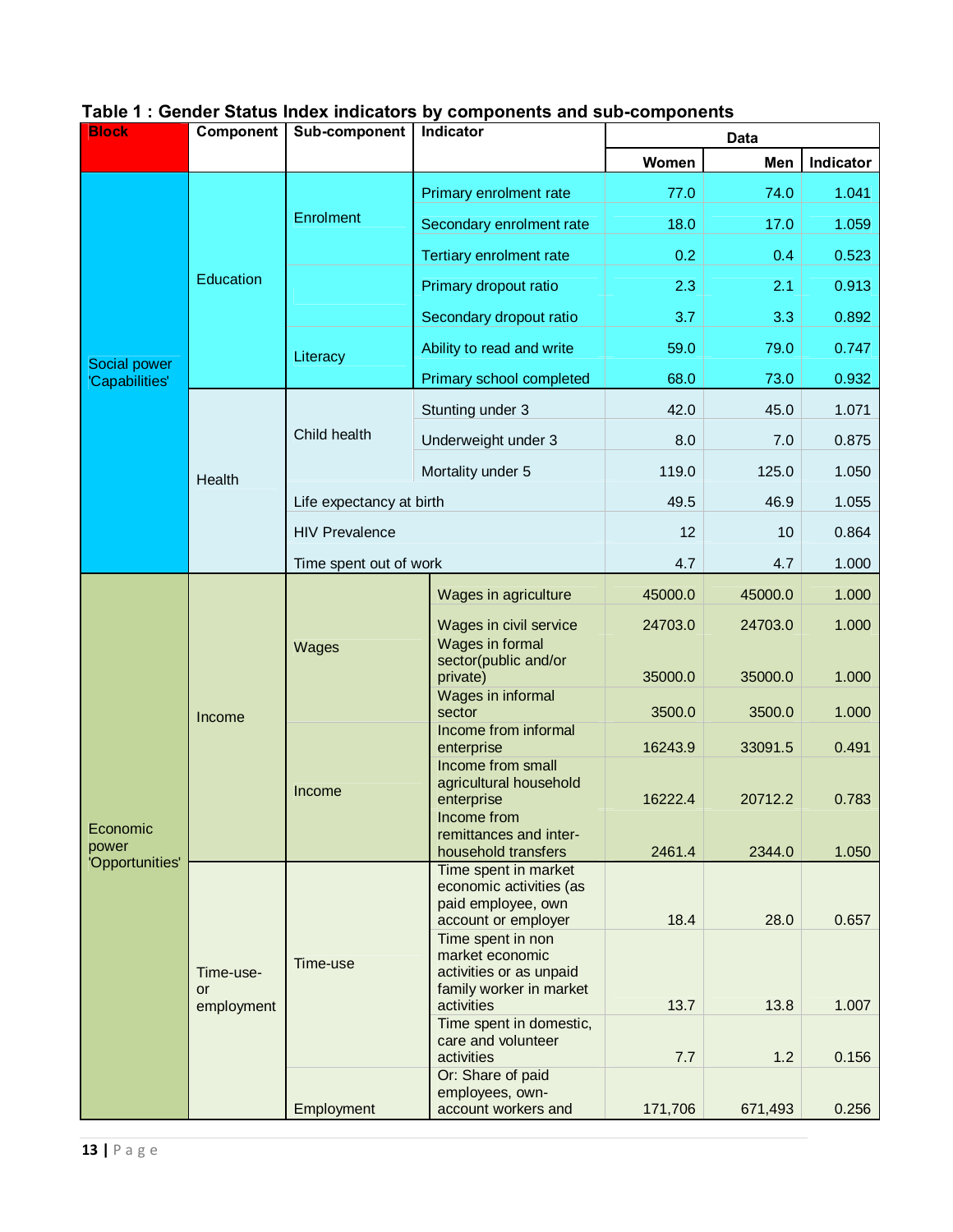|                   |                  |                        | employers in total<br>employment               |                                                    |                         |        |       |
|-------------------|------------------|------------------------|------------------------------------------------|----------------------------------------------------|-------------------------|--------|-------|
|                   |                  |                        | Ownership of<br>or land                        | rural/urban plots/houses                           | 83.6                    | 79.7   | 1.049 |
|                   |                  | Means of<br>production | Access to credit                               |                                                    | 10.7                    | 14.0   | 0.764 |
|                   | <b>Access to</b> |                        | own income                                     | Freedom to dispose of                              | 37.5                    | 52.0   | 0.721 |
|                   | resources        |                        | <b>Employers</b><br><b>High civil servants</b> |                                                    | 1,352                   | 7,504  | 0.180 |
|                   |                  | Management             | $(P1-P4)$<br>Members of                        |                                                    | 46                      | 423    | 0.109 |
|                   |                  |                        |                                                | professional syndicates                            | 344                     | 724    | 0.475 |
|                   |                  |                        | and technical                                  | Administrative, scientific                         | 85,892                  | 45,804 | 1.875 |
|                   |                  |                        |                                                | Members of parliament                              | 42                      | 151    | 0.278 |
|                   |                  |                        | <b>Cabinet ministers</b>                       |                                                    | 10                      | 31     | 0.323 |
|                   |                  | Public sector          | Higher courts judges<br>Members of local       |                                                    | 8                       |        | 0.533 |
|                   |                  |                        | councils (as of 2004)                          | Higher positions in civil                          | 76                      | 767    | 0.099 |
|                   |                  |                        | service (including                             | government institutions,<br>regional governors and |                         |        |       |
|                   |                  |                        | ambassadors)                                   |                                                    | $\overline{\mathbf{4}}$ | 48     | 0.083 |
| <b>Political</b>  |                  |                        |                                                | <b>Political</b><br>parties                        | 5                       | 34     | 0.147 |
| power<br>'Agency' |                  |                        | Senior<br>positions                            | <b>Trade</b><br>unions<br>Employers'               | 16                      | 44     | 0.364 |
|                   |                  |                        | in.                                            | associations<br>Professional                       | 14                      | 55     | 0.255 |
|                   |                  |                        |                                                | syndicates                                         | 25                      | 60     | 0.417 |
|                   |                  | Civil society          | <b>NGOs</b>                                    | Heads or managers of                               | 65                      | 242    | 0.269 |
|                   |                  |                        | unions                                         | Heads of community-<br>based associations or       |                         |        |       |
|                   |                  |                        |                                                |                                                    | 274                     | 1,603  | 0.171 |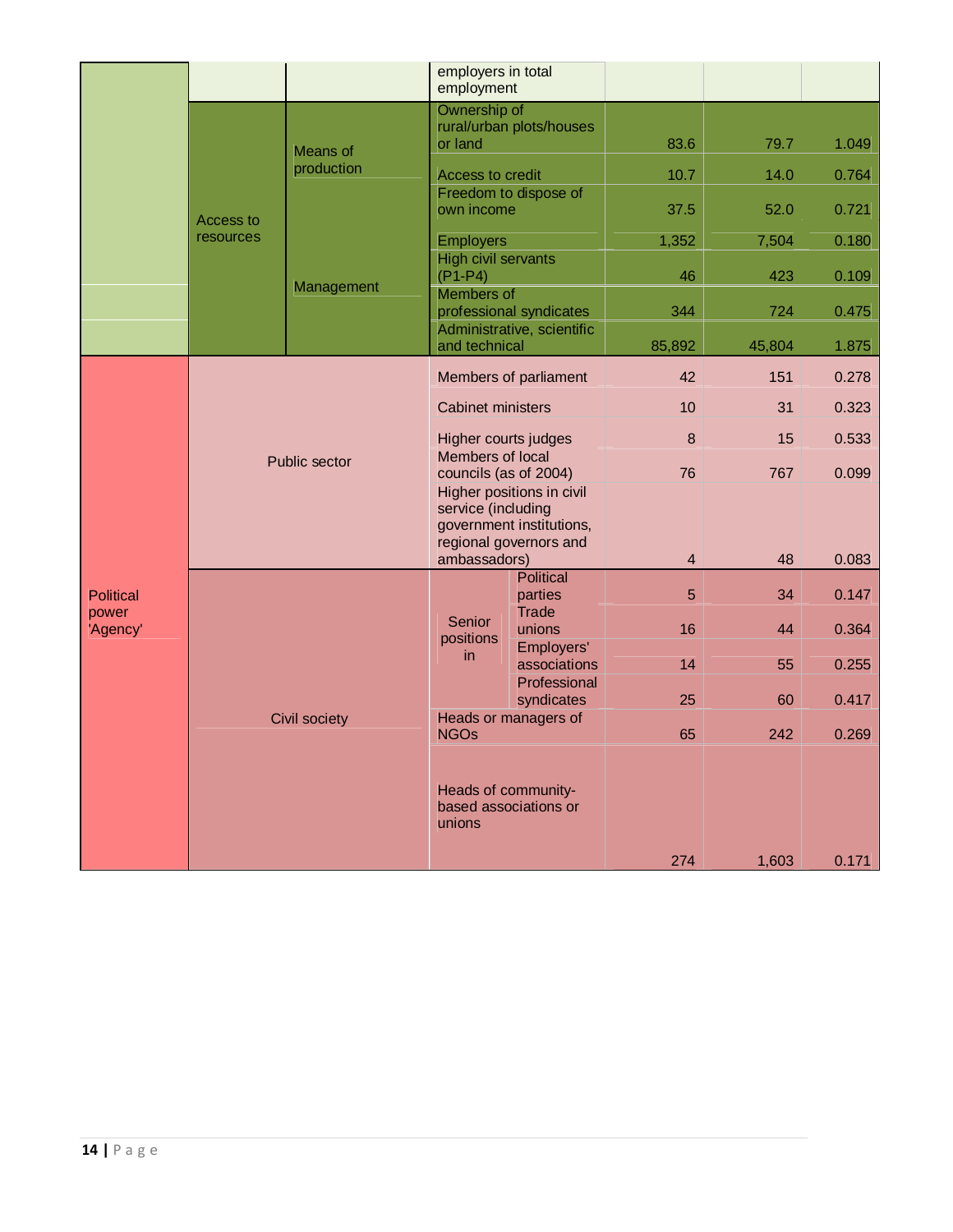|  |  |  | Table 2 : Indices for components and sub-components and aggregate GSI |  |
|--|--|--|-----------------------------------------------------------------------|--|
|  |  |  |                                                                       |  |

| <b>HINIYYY IVI VYIII</b><br><b>Variables</b>     |       | ab-components and aggregate of<br>Indicator Subcomponent | Component | <b>Block</b> | <b>GSI</b> |
|--------------------------------------------------|-------|----------------------------------------------------------|-----------|--------------|------------|
|                                                  |       |                                                          |           |              |            |
| <b>Primary enrolment rate</b>                    | 1.041 |                                                          |           |              |            |
| <b>Secondary enrolment rate</b>                  | 1.059 |                                                          |           |              |            |
| <b>Tertiary enrolment rate</b>                   | 0.523 | 0.874                                                    |           |              |            |
| <b>Primary dropout ratio</b>                     | 0.913 |                                                          |           |              |            |
| <b>Secondary dropout ratio</b>                   | 0.892 | 0.902                                                    |           |              |            |
| <b>Ability to read and write</b>                 | 0.747 |                                                          |           |              |            |
| <b>Primary school completed</b>                  | 0.932 | 0.839                                                    | 0.872     |              |            |
| <b>Stunting under 3</b>                          | 1.071 |                                                          |           |              |            |
| <b>Underweight under 3</b>                       | 0.875 |                                                          |           |              |            |
|                                                  | 1.050 |                                                          |           |              |            |
| <b>Mortality under 5</b>                         |       | 0.999                                                    |           |              |            |
| Life expectancy at birth                         | 1.055 | 1.055                                                    |           |              |            |
| <b>New HIV infection</b>                         | 0.864 | 0.864                                                    |           |              |            |
| Time spent out of work                           | 1.000 | 1.000                                                    | 0.980     | 0.926        |            |
| <b>Wages in agriculture</b>                      | 1.000 |                                                          |           |              |            |
| <b>Wages in civil service</b>                    | 1.000 |                                                          |           |              |            |
| Wages in formal sector(public and/or             |       |                                                          |           |              |            |
| private)                                         | 1.000 |                                                          |           |              |            |
| <b>Wages in informal sector</b>                  | 1.000 | 1.000                                                    |           |              |            |
| Income from informal enterprise                  | 0.491 |                                                          |           |              |            |
| Income from small agricultural household         |       |                                                          |           |              |            |
| enterprise                                       | 0.783 |                                                          |           |              |            |
| Income from remittances and inter-               |       |                                                          |           |              |            |
| household transfers                              | 1.050 | 0.775                                                    | 0.887     |              |            |
| Time spent in market economic activities         |       |                                                          |           |              |            |
| (as paid employee, own account or                |       |                                                          |           |              |            |
| employer                                         | 0.657 |                                                          |           |              |            |
| Time spent in non market economic                |       |                                                          |           |              |            |
| activities or as unpaid family worker in         |       |                                                          |           |              |            |
| market activities                                | 1.007 |                                                          |           |              |            |
| Time spent in domestic, care and                 |       |                                                          |           |              |            |
| volunteer activities                             | 0.156 | 0.607                                                    | 0.607     |              |            |
| Or: Share of paid employees, own-                |       |                                                          |           |              |            |
| account workers and employers in total           | 0.256 |                                                          |           |              |            |
| employment                                       |       |                                                          |           |              |            |
| Ownership of rural/urban plots/houses or<br>land | 1.049 |                                                          |           |              |            |
| <b>Access to credit</b>                          | 0.764 |                                                          |           |              |            |
| Freedom to dispose of own income                 | 0.721 | 0.698                                                    |           |              |            |
|                                                  | 0.180 |                                                          |           |              |            |
| <b>Employers</b>                                 |       |                                                          |           |              |            |
| <b>High civil servants (class A)</b>             | 0.109 |                                                          |           |              |            |
| <b>Members of professional syndicates</b>        | 0.475 |                                                          |           |              |            |
| <b>Administrative, scientific and technical</b>  | 1.875 | 0.660                                                    | 0.679     | 0.724        |            |
| <b>Members of parliament</b>                     | 0.273 |                                                          |           |              |            |
| <b>Cabinet ministers</b>                         | 0.323 |                                                          |           |              |            |
| <b>Higher courts judges</b>                      | 0.533 |                                                          |           |              |            |
| <b>Members of local councils</b>                 | 0.099 |                                                          |           |              |            |
| <b>Higher positions in civil service</b>         |       |                                                          |           |              |            |
| (including government institutions,              |       |                                                          |           |              |            |
| regional governors and ambassadors)              | 0.083 | 0.262                                                    |           |              |            |
| <b>Political parties</b>                         | 0.147 |                                                          |           |              |            |
| <b>Trade unions</b>                              | 0.364 |                                                          |           |              |            |
| <b>Employers' associations</b>                   | 0.255 |                                                          |           |              |            |
| <b>Professional syndicates</b>                   | 0.417 |                                                          |           |              |            |
| <b>Heads or managers of NGOs</b>                 | 0.269 |                                                          |           |              |            |
| <b>Heads of community-based associations</b>     |       |                                                          |           |              |            |
| or unions                                        | 0.171 | 0.270                                                    |           | 0.266        | 0.639      |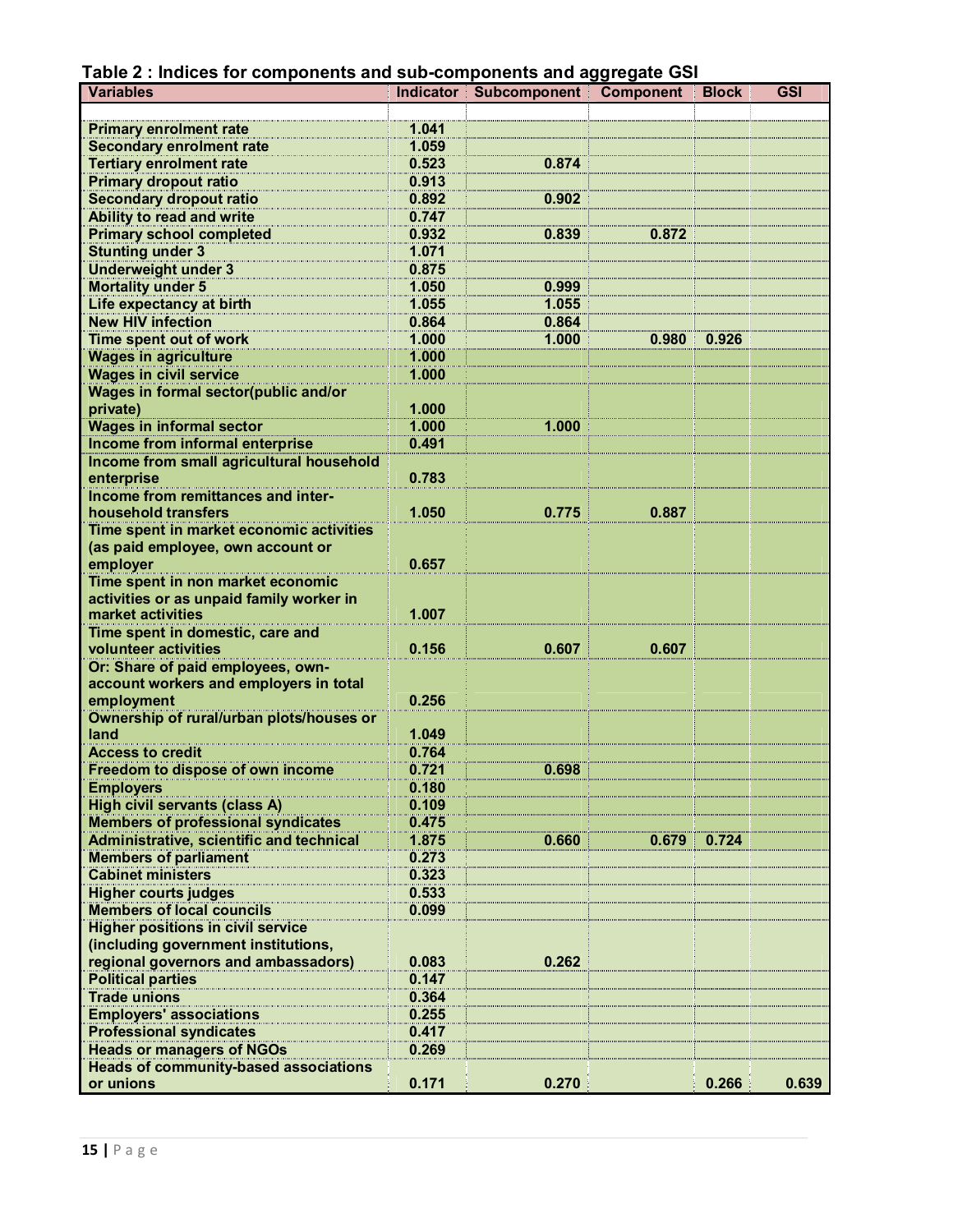|                              |                                                                |                                                                         | Ratification              | Reporting               | $\mathsf{Law}$                 | Policy commitment | Development of plan            | Targets                 | Institutional mechanism      | <b>Budget</b> | Human resource               | Research                     | Involvement of civil society     | dissemination<br><b>INTERNATION CONTINUES</b> | Monitoring & evaluation        | Total          | $\%$ |
|------------------------------|----------------------------------------------------------------|-------------------------------------------------------------------------|---------------------------|-------------------------|--------------------------------|-------------------|--------------------------------|-------------------------|------------------------------|---------------|------------------------------|------------------------------|----------------------------------|-----------------------------------------------|--------------------------------|----------------|------|
|                              |                                                                | Ratification                                                            | $\mathbf 2$               | $\overline{2}$          | $\mathbf{1}$                   | $\overline{2}$    | $\overline{2}$                 | $\mathbf{1}$            | 2                            | $\mathbf{1}$  | $\mathbf{1}$                 | $\mathbf{1}$                 | 2                                | $\mathbf{1}$                                  | $\mathbf{1}$                   | 19             | 73.1 |
| WOMEN'S<br>RIGHTS            | <b>CEDAW</b>                                                   | Optional Protocol                                                       | $\pmb{0}$                 | $\mathbf 0$             | $\mathbf{1}$                   | $\overline{c}$    | $\mathbf 2$                    | $\mathbf{1}$            | $\overline{2}$               | $\mathbf{1}$  | $\mathbf{1}$                 | $\mathbf{1}$                 | $\overline{2}$                   | $\mathbf{1}$                                  | $\mathbf{1}$                   | 15             | 57.7 |
|                              |                                                                | Article 2                                                               | $\overline{c}$            | $\overline{c}$          | $\overline{2}$                 | $\overline{2}$    | $\mathbf{1}$                   | $\mathbf{1}$            | $\mathbf{1}$                 | $\mathbf{1}$  | $\overline{2}$               | $\mathbf{1}$                 | $\overline{2}$                   | $\overline{2}$                                | $\mathbf{1}$                   | 20             | 76.9 |
|                              |                                                                | Article 16                                                              | $\overline{2}$            | $\overline{2}$          | $\mathbf{1}$                   | $\mathbf{1}$      | $\mathbf{1}$                   | $\mathbf{1}$            | 2                            | $\mathbf{1}$  | $\mathbf{1}$                 | 2                            | $\overline{2}$                   | $\mathbf{1}$                                  | $\mathbf{1}$                   | 18             | 69.2 |
|                              |                                                                | African Women's                                                         |                           |                         |                                |                   |                                |                         |                              |               |                              |                              |                                  |                                               |                                |                |      |
|                              |                                                                | <b>Right Protocol</b>                                                   | $\overline{2}$            | $\mathbf{1}$            | 1                              | $\mathbf{1}$      | $\mathbf{1}$                   | $\mathbf{1}$            | 2                            | $\mathbf{1}$  | $\mathbf{1}$                 | $\mathbf{1}$                 | $\mathbf{1}$                     | $\mathbf{1}$                                  | $\mathbf{1}$                   | 15             | 57.7 |
|                              |                                                                | Beijing Platform for                                                    |                           |                         |                                |                   |                                |                         |                              |               |                              |                              |                                  |                                               |                                |                |      |
|                              | Social                                                         | Action                                                                  | X                         | $\overline{2}$          | 1                              | $\mathbf{1}$      | $\overline{c}$                 | $\mathbf{1}$            | 2                            | $\mathbf{1}$  | $\mathbf{1}$                 | 0                            | 2                                | $\mathbf{1}$                                  | $\mathbf{1}$                   | 15             | 62.5 |
|                              |                                                                | Domestic Violence                                                       | $\mathsf X$               | $\mathbf{1}$            | $\overline{2}$                 | $\mathbf{1}$      | $\mathbf 2$                    | $\mathbf{1}$            | 2                            | $\mathbf{1}$  | $\mathbf{1}$                 | $\mathbf{1}$                 | $\overline{2}$                   | $\mathbf{1}$                                  | $\mathbf{1}$                   | 16             | 66.7 |
|                              |                                                                | Rape                                                                    | $\mathsf{X}$              | $\mathbf{1}$            | $\overline{2}$                 | $\overline{2}$    | $\overline{2}$                 | $\mathbf{1}$            | $\mathbf{1}$                 | $\mathbf{1}$  | 2                            | $\mathbf 0$                  | $\overline{2}$                   | $\overline{2}$                                | $\mathbf{1}$                   | 17             | 70.8 |
|                              | Violence against Women                                         | Sexual                                                                  |                           |                         |                                |                   |                                |                         |                              |               |                              |                              |                                  |                                               |                                |                |      |
|                              |                                                                | harassment                                                              | X                         | $\mathbf{1}$            | $\overline{2}$<br>$\mathbf{1}$ | $\overline{c}$    | $\overline{c}$                 | $\mathbf{1}$            | $\mathbf{1}$<br>$\mathbf{1}$ | $\mathbf{1}$  | $\mathbf{1}$<br>$\mathbf{1}$ | 0                            | $\overline{c}$<br>$\overline{2}$ | $\overline{c}$<br>$\overline{2}$              | $\mathbf{1}$                   | 16             | 66.7 |
|                              |                                                                | Traffic in women                                                        | $\overline{\mathsf{X}}$   | $\mathbf{1}$            |                                | $\mathbf{1}$      | $\mathbf 0$                    | $\mathbf 0$             |                              | $\mathbf{1}$  |                              | 0                            |                                  |                                               | $\mathbf{1}$                   | 11             | 45.8 |
|                              | African Charter on the Rights of the Child art<br><b>XXVII</b> |                                                                         | $\overline{2}$            | $\overline{2}$          | $\mathbf{1}$                   | $\overline{c}$    |                                | $\overline{2}$          | $\overline{2}$               | $\mathbf{1}$  |                              |                              | $\overline{2}$                   | $\overline{c}$                                |                                | 20             | 76.9 |
|                              |                                                                | <b>STIs</b>                                                             | $\boldsymbol{\mathsf{X}}$ | $\mathsf X$             | $\mathbf{1}$                   | $\overline{2}$    | $\mathbf{1}$<br>$\overline{2}$ | $\overline{2}$          | $\sqrt{2}$                   | $\mathbf{1}$  | $\mathbf{1}$<br>$\sqrt{2}$   | $\mathbf{1}$<br>$\mathbf{1}$ | $\overline{2}$                   | $\mathbf{1}$                                  | $\mathbf{1}$<br>$\overline{2}$ | 18             | 81.8 |
| SOCIAL                       |                                                                | HIV and AIDS                                                            | $\overline{\mathsf{x}}$   | $\overline{\mathsf{X}}$ | $\mathbf{1}$                   | $\overline{c}$    | $\overline{2}$                 | $\overline{2}$          | $\overline{2}$               | $\mathbf{1}$  | $\overline{2}$               | $\mathbf{1}$                 | $\overline{2}$                   | $\overline{c}$                                | $\overline{2}$                 | 19             | 86.4 |
|                              | Health- ICPD POA Plus                                          | <b>Maternal Mortality</b>                                               | X                         | $\mathsf X$             | 0                              | $\overline{2}$    | $\overline{2}$                 | $\overline{2}$          | $\overline{2}$               | $\mathbf{1}$  | $\overline{2}$               | $\mathbf{1}$                 | $\overline{2}$                   | $\overline{2}$                                | $\mathbf{1}$                   | $17$           | 77.3 |
|                              | Five                                                           | Contraception                                                           | $\mathsf X$               | $\mathsf{X}$            | 0                              | $\overline{2}$    | $\overline{2}$                 | 2                       | $\overline{2}$               | $\mathbf{1}$  | $\overline{2}$               | $\mathbf{1}$                 | $\overline{2}$                   | $\overline{2}$                                | $\mathbf{1}$                   | 17             | 77.3 |
|                              | 2001 Abuja Declaration on                                      |                                                                         |                           |                         |                                |                   |                                |                         |                              |               |                              |                              |                                  |                                               |                                |                |      |
|                              | HIV/AIDS and Women                                             |                                                                         | X                         | X                       | $\mathbf{1}$                   | $\overline{2}$    | $\overline{2}$                 | $\mathbf{1}$            | $\overline{2}$               | $\mathbf{1}$  | $\mathbf{1}$                 | $\mathbf{1}$                 | $\overline{2}$                   | $\mathbf{1}$                                  | $\mathbf{1}$                   | 15             | 68.2 |
|                              |                                                                | Policy on girls                                                         |                           |                         |                                |                   |                                |                         |                              |               |                              |                              |                                  |                                               |                                |                |      |
|                              |                                                                | school dropouts                                                         | X                         | X                       | X                              | $\mathbf{1}$      | $\overline{2}$                 | $\mathbf{1}$            | $\mathbf 2$                  | $\mathbf{1}$  | 2                            | $\mathbf{1}$                 | $\mathbf{1}$                     | $\overline{2}$                                | $\mathbf{1}$                   | 14             | 70.0 |
|                              | Education                                                      | Education on<br>human/women's<br>rights                                 | X                         | X                       | 0                              | $\mathbf{1}$      | $\mathbf{1}$                   | $\mathbf{1}$            | 2                            | $\mathbf{1}$  | $\mathbf{1}$                 | $\mathbf 0$                  | $\mathbf{1}$                     | $\mathbf{1}$                                  | $\mathbf{1}$                   | 10             | 45.5 |
|                              |                                                                |                                                                         |                           |                         |                                |                   |                                |                         |                              |               |                              |                              |                                  |                                               |                                |                |      |
| Economic                     | ILO                                                            | Convention 100                                                          | $\overline{2}$            | $\overline{2}$          | $\overline{2}$                 | $\mathbf{1}$      | $\mathbf{1}$                   | $\mathbf 0$             | $\mathbf{1}$                 | $\mathbf{1}$  | $\overline{2}$               | $\mathbf{1}$                 | $\overline{2}$                   | $\mathbf{1}$                                  | $\mathbf{1}$                   | 17             | 65.4 |
|                              |                                                                | Convention 111                                                          | $\overline{2}$            | $\overline{2}$          | $\overline{c}$                 | $\mathbf{1}$      | $\mathbf{1}$                   | $\mathbf 0$             | $\mathbf{1}$                 | $\mathbf{1}$  | $\overline{c}$               | $\mathbf{1}$                 | $\overline{2}$                   | $\mathbf{1}$                                  | $\mathbf{1}$                   | 17             | 65.4 |
|                              |                                                                | Convention 183                                                          | 0                         | $\mathbf{1}$            | $\overline{2}$                 | $\mathbf{1}$      | $\mathbf{1}$                   | $\mathbf 0$             | $\mathbf{1}$                 | $\mathbf{1}$  | 2                            | $\mathbf{1}$                 | 2                                | $\mathbf{1}$                                  | $\mathbf{1}$                   | 14             | 53.8 |
|                              |                                                                | Policy on HIV and<br><b>AIDS</b>                                        | X                         | X                       | $\mathbf{1}$                   | $\overline{2}$    | $\overline{2}$                 | $\overline{2}$          | $\overline{2}$               | $\mathbf{1}$  | $\overline{2}$               | $\mathbf{1}$                 | 2                                | $\overline{2}$                                | $\mathbf{1}$                   | 18             | 81.8 |
|                              |                                                                | Engendering                                                             |                           |                         |                                |                   |                                |                         |                              |               |                              |                              |                                  |                                               |                                |                |      |
|                              |                                                                | <b>NPRS</b>                                                             | X                         | X                       | 0                              | $\overline{2}$    | $\mathbf{1}$                   | $\overline{c}$          | $\mathbf{1}$                 | $\mathbf{1}$  | $\overline{2}$               | $\mathbf{1}$                 | 2                                | $\mathbf{1}$                                  | $\mathbf{1}$                   | 14             | 63.6 |
|                              |                                                                | Access to agric<br>extension                                            | X                         | X                       | X                              | $\overline{2}$    | $\overline{2}$                 | $\overline{2}$          | 2                            | $\mathbf{1}$  | 2                            | $\mathbf{1}$                 | $\mathbf{1}$                     | $\overline{2}$                                | $\mathbf{1}$                   | 16             | 80.0 |
|                              |                                                                | Access to<br>technology                                                 | X                         | X                       | 0                              | $\mathbf{1}$      | $\overline{2}$                 | $\overline{2}$          | $\overline{2}$               | $\mathbf{1}$  | $\mathbf{1}$                 | $\mathbf{1}$                 | 2                                | 2                                             | $\mathbf{1}$                   | 16             | 72.7 |
|                              |                                                                | Equal access to                                                         |                           |                         |                                |                   |                                |                         |                              |               |                              |                              |                                  |                                               |                                |                |      |
|                              |                                                                | land                                                                    | $\mathsf{X}$              | X                       | $\mathbf{1}$                   | $\overline{c}$    | $\overline{c}$                 | $\overline{\mathbf{c}}$ | $\overline{c}$               | 1             | $\pmb{0}$                    | 0                            | $\overline{c}$                   | $\mathbf{1}$                                  | $\overline{1}$                 | 14             | 63.6 |
|                              |                                                                |                                                                         |                           |                         |                                |                   |                                |                         |                              |               |                              |                              |                                  |                                               |                                |                |      |
| Political                    | UN 1325 Conflict                                               |                                                                         | $\mathsf{X}$              | $\mathbf 0$             | $\mathbf{0}$                   | $\mathbf{1}$      | $\mathbf 0$                    | $\mathbf 0$             | $\mathbf{1}$                 | $\mathbf{1}$  | $\mathbf{1}$                 | $\mathbf 0$                  | $\mathbf{1}$                     | $\mathbf{1}$                                  | $\mathbf{1}$                   | $\overline{7}$ |      |
|                              | Resolution                                                     |                                                                         |                           |                         |                                |                   |                                |                         |                              |               |                              |                              |                                  |                                               |                                |                | 29.2 |
|                              | Beijing PFA effective and                                      |                                                                         | $\mathsf{X}$              | X                       | $\mathbf{1}$                   | $\overline{2}$    | $\overline{2}$                 | $\mathbf{1}$            | $\mathbf{1}$                 | $\mathbf{1}$  | $\overline{2}$               | $\mathbf{1}$                 | $\overline{2}$                   | $\overline{2}$                                | 2                              | 17             | 77.3 |
|                              |                                                                | Support to<br>women's quota<br>and affirmative                          |                           |                         |                                |                   |                                |                         |                              |               |                              |                              |                                  |                                               |                                |                |      |
|                              | Policies                                                       | action                                                                  | $\mathsf{X}$              | $\mathsf{X}$            | $\mathbf{1}$                   | $\mathbf{1}$      | $\mathbf{1}$                   | $\overline{2}$          | $\mathbf{1}$                 | $\mathbf{1}$  | 2                            | $\mathbf{1}$                 | 2                                | $\mathbf{1}$                                  | $\mathbf{1}$                   | 14             | 63.6 |
|                              |                                                                | Decision making<br>positions within<br>Parliament/<br><b>Ministries</b> | X                         | X                       | $\mathbf{1}$                   | $\mathbf{1}$      | $\mathbf{1}$                   | $\overline{2}$          | $\mathbf{1}$                 | $\mathbf{1}$  | 2                            | $\mathbf{1}$                 | 2                                | $\mathbf{1}$                                  | $\mathbf{1}$                   | 14             | 63.6 |
|                              |                                                                |                                                                         |                           |                         |                                |                   |                                |                         |                              |               |                              |                              |                                  |                                               |                                |                |      |
|                              | Gender Mainstreaming in<br>all Departments                     |                                                                         | X                         | X                       | $\boldsymbol{\mathsf{X}}$      | $\overline{2}$    | $\overline{2}$                 | $\mathbf{1}$            | 2                            | $\mathbf{1}$  | $\mathbf{1}$                 | $\mathbf{1}$                 | $\mathbf{1}$                     | $\mathbf{1}$                                  | 2                              | 14             | 70.0 |
|                              |                                                                |                                                                         |                           |                         |                                |                   |                                |                         |                              |               |                              |                              |                                  |                                               |                                |                |      |
| <b>Total</b><br><b>Score</b> |                                                                |                                                                         | 14                        | 20 <sub>2</sub>         | 29                             | 48                | 47                             | 38                      | 50                           | 31            | 46                           | 25                           | 56                               | 44                                            | 35 <sub>5</sub>                | 484            | 67.1 |